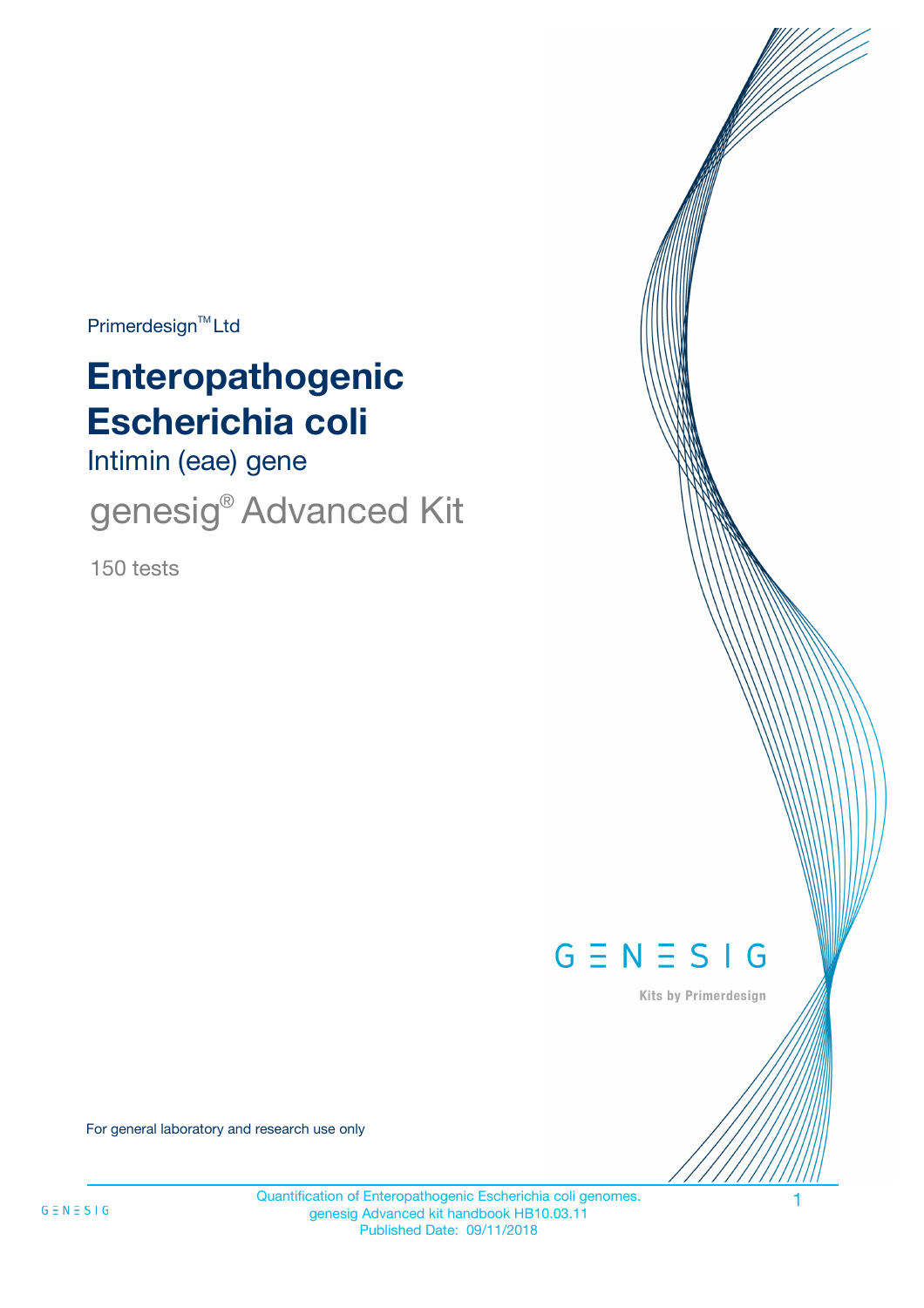# Introduction to Enteropathogenic Escherichia coli

Escherichia coli (E. coli) is a Gram-negative, rod-shaped bacterium that is commonly found in the lower intestine of warm-blooded organisms. Enteropathogenic Escherichia coli (EPEC) is a pathogenic sub-type that causes diarrhea in not only humans but rabbits, cats, dogs and horses. Most E.coli consist of a 4.6MB DNA circular genome which contains between 4000 -5500 genes. Several unique attaching and effacing virulence factors have been found to aid in the pathogenicity of EPEC and the prescence or absence of certain genes will help classify whether a serotype is EPEC or Enterotoxigenic E. coli (ETEC), Enteroinvasive E. coli (EIEC) or Enterohemorrhagic E. coli (EHEC). The cells are about 2.0 microns (μm) long and 0.5 μm in diameter.

Transmission is most often caused by food or water contaminated with human or animal feces. EPEC can cause either a watery or bloody diarrhea, the former associated with the attachment to, and physical alteration of, the integrity of the intestine. Bloody diarrhea is associated with attachment and an acute tissue-destructive process often due to the presence of a toxin.

Along with diarrhea, other symptoms include abdominal cramps, vomiting and abdominal pain. Symptoms typically appear 36 hours after infection but depending on the strain, they can appear as early as 18 hours or as late as 72 hours after infection. The symptoms typically clear after 3 days but in infants can last up to 2 weeks.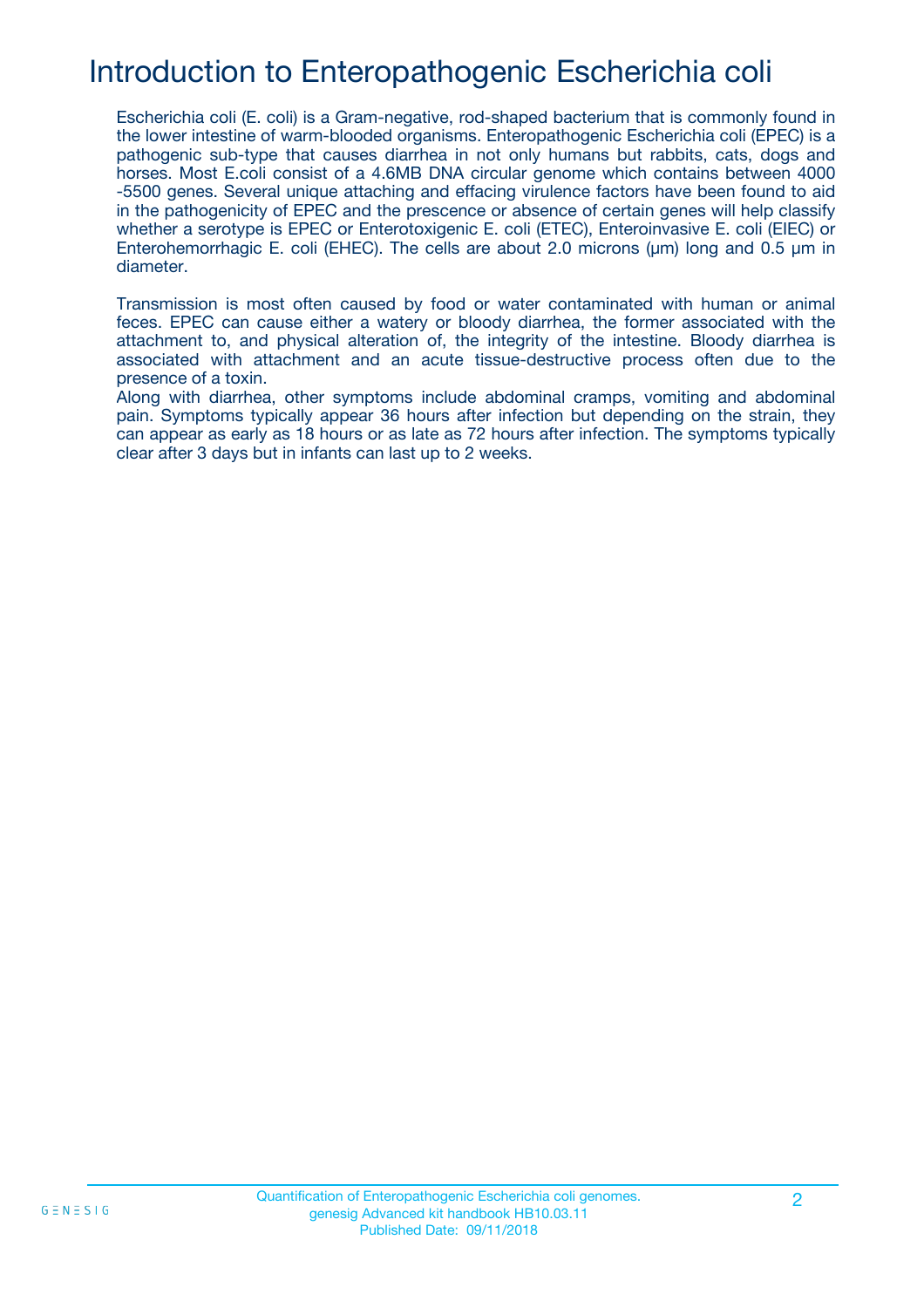# **Specificity**

The Primerdesign genesig Kit for Enteropathogenic Escherichia coli (EPEC) genomes is designed for the in vitro quantification of EPEC genomes. The kit is designed to have a broad detection profile. Specifically, the primers represent 100% homology with over 95% of the NCBI database reference sequences available at the time of design.

The dynamics of genetic variation means that new sequence information may become available after the initial design. Primerdesign periodically reviews the detection profiles of our kits and when required releases new versions.

If you require further information, or have a specific question about the detection profile of this kit then please send an e.mail to enquiry@primerdesign.co.uk and our bioinformatics team will answer your question.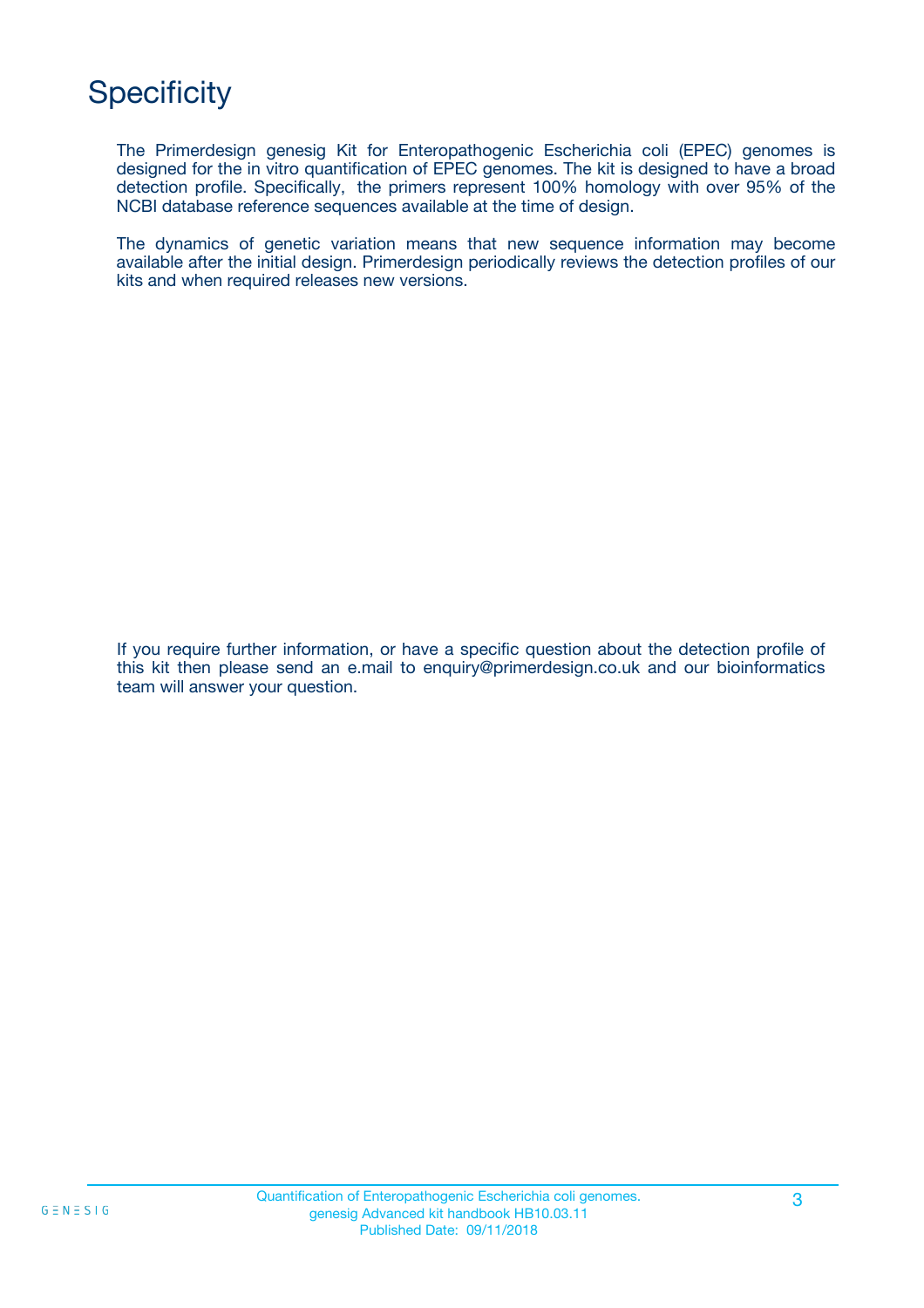## Kit contents

- **EPEC specific primer/probe mix (150 reactions BROWN)** FAM labelled
- **EPEC positive control template (for Standard curve RED)**
- **Internal extraction control primer/probe mix (150 reactions BROWN)** VIC labelled as standard
- **Internal extraction control DNA (150 reactions BLUE)**
- **Endogenous control primer/probe mix (150 reactions BROWN)** FAM labelled
- **RNase/DNase free water (WHITE)** for resuspension of primer/probe mixes
- **Template preparation buffer (YELLOW)** for resuspension of internal control template, positive control template and standard curve preparation

### Reagents and equipment to be supplied by the user

#### **Real-time PCR Instrument**

#### **Extraction kit**

This kit is recommended for use with genesig Easy DNA/RNA extraction kit. However, it is designed to work well with all processes that yield high quality RNA and DNA with minimal PCR inhibitors.

#### **oasig**TM **lyophilised or Precision**®**PLUS 2X qPCR Master Mix**

This kit is intended for use with oasig or PrecisionPLUS2X qPCR Master Mix.

**Pipettors and Tips**

**Vortex and centrifuge**

#### **Thin walled 1.5 ml PCR reaction tubes**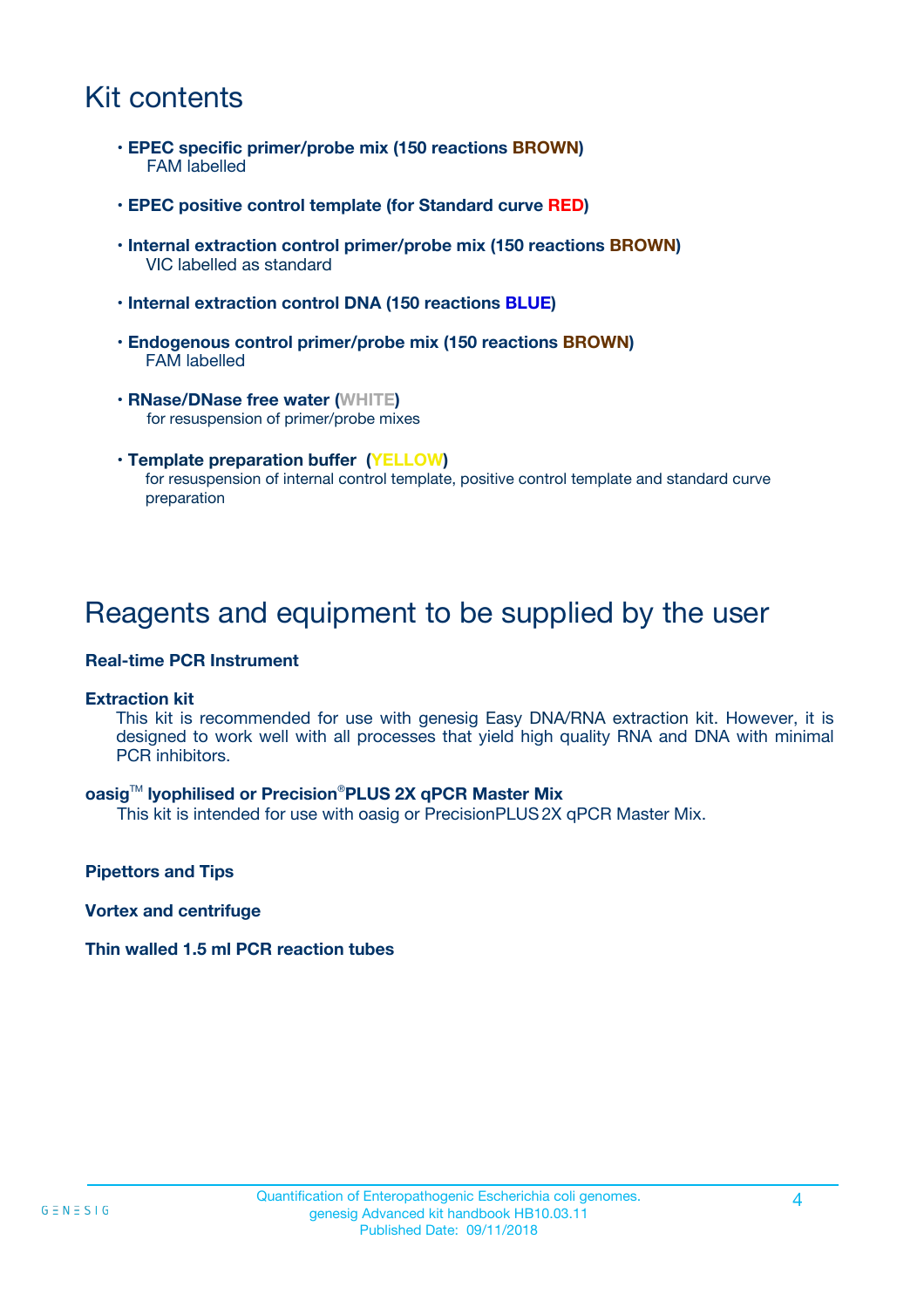### Kit storage and stability

This kit is stable at room temperature but should be stored at -20ºC on arrival. Once the lyophilised components have been resuspended they should not be exposed to temperatures above -20°C for longer than 30 minutes at a time and unnecessary repeated freeze/thawing should be avoided. The kit is stable for six months from the date of resuspension under these circumstances.

If a standard curve dilution series is prepared this can be stored frozen for an extended period. If you see any degradation in this serial dilution a fresh standard curve can be prepared from the positive control.

Primerdesign does not recommend using the kit after the expiry date stated on the pack.

### Suitable sample material

All kinds of sample material suited for PCR amplification can be used. Please ensure the samples are suitable in terms of purity, concentration, and DNA integrity (An internal PCR control is supplied to test for non specific PCR inhibitors). Always run at least one negative control with the samples. To prepare a negative-control, replace the template DNA sample with RNase/DNase free water.

### Dynamic range of test

Under optimal PCR conditions genesig EPEC detection kits have very high priming efficiencies of >95% and can detect less than 100 copies of target template.

### Notices and disclaimers

This product is developed, designed and sold for research purposes only. It is not intended for human diagnostic or drug purposes or to be administered to humans unless clearly expressed for that purpose by the Food and Drug Administration in the USA or the appropriate regulatory authorities in the country of use. During the warranty period Primerdesign genesig detection kits allow precise and reproducible data recovery combined with excellent sensitivity. For data obtained by violation to the general GLP guidelines and the manufacturer's recommendations the right to claim under guarantee is expired. PCR is a proprietary technology covered by several US and foreign patents. These patents are owned by Roche Molecular Systems Inc. and have been sub-licensed by PE Corporation in certain fields. Depending on your specific application you may need a license from Roche or PE to practice PCR. Additional information on purchasing licenses to practice the PCR process may be obtained by contacting the Director of Licensing at Roche Molecular Systems, 1145 Atlantic Avenue, Alameda, CA 94501 or Applied Biosystems business group of the Applera Corporation, 850 Lincoln Centre Drive, Foster City, CA 94404. In addition, the 5' nuclease assay and other homogeneous amplification methods used in connection with the PCR process may be covered by U.S. Patents 5,210,015 and 5,487,972, owned by Roche Molecular Systems, Inc, and by U.S. Patent 5,538,848, owned by The Perkin-Elmer Corporation.

# Trademarks

Primerdesign™ is a trademark of Primerdesign Ltd.

genesig $^\circledR$  is a registered trademark of Primerdesign Ltd.

The PCR process is covered by US Patents 4,683,195, and 4,683,202 and foreign equivalents owned by Hoffmann-La Roche AG. BI, ABI PRISM® GeneAmp® and MicroAmp® are registered trademarks of the Applera Genomics (Applied Biosystems Corporation). BIOMEK® is a registered trademark of Beckman Instruments, Inc.; iCycler™ is a registered trademark of Bio-Rad Laboratories, Rotor-Gene is a trademark of Corbett Research. LightCycler™ is a registered trademark of the Idaho Technology Inc. GeneAmp®, TaqMan® and AmpliTaqGold® are registered trademarks of Roche Molecular Systems, Inc., The purchase of the Primerdesign™ reagents cannot be construed as an authorization or implicit license to practice PCR under any patents held by Hoffmann-LaRoche Inc.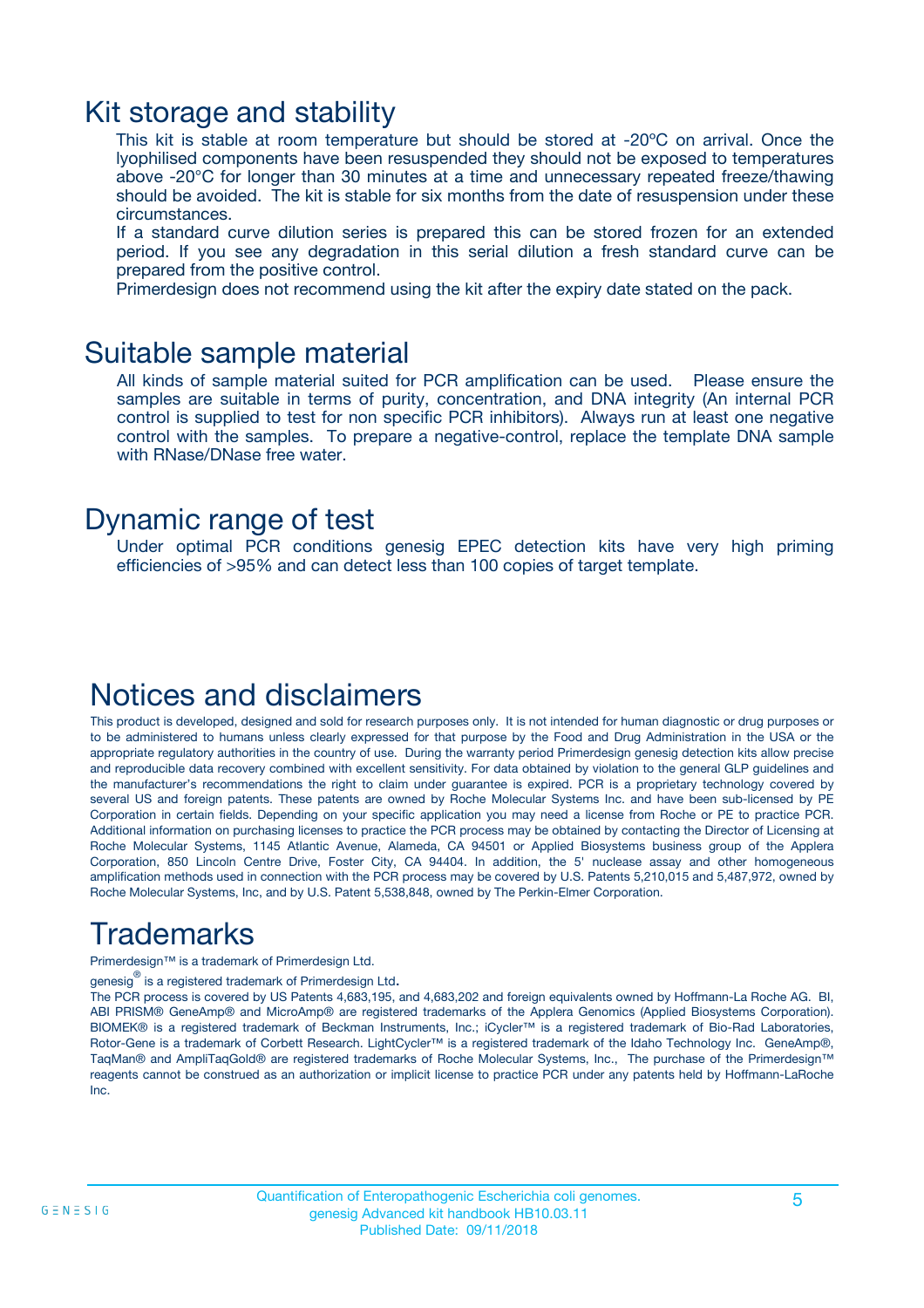### Principles of the test

#### **Real-time PCR**

A EPEC specific primer and probe mix is provided and this can be detected through the FAM channel.

The primer and probe mix provided exploits the so-called TaqMan® principle. During PCR amplification, forward and reverse primers hybridize to the EPEC DNA. A fluorogenic probe is included in the same reaction mixture which consists of a DNA probe labeled with a 5`-dye and a 3`-quencher. During PCR amplification, the probe is cleaved and the reporter dye and quencher are separated. The resulting increase in fluorescence can be detected on a range of qPCR platforms.

#### **Positive control**

For copy number determination and as a positive control for the PCR set up, the kit contains a positive control template. This can be used to generate a standard curve of EPEC copy number / Cq value. Alternatively the positive control can be used at a single dilution where full quantitative analysis of the samples is not required. Each time the kit is used, at least one positive control reaction must be included in the run. A positive result indicates that the primers and probes for detecting the target EPEC gene worked properly in that particular experimental scenario. If a negative result is obtained the test results are invalid and must be repeated. Care should be taken to ensure that the positive control does not contaminate any other kit component which would lead to false-positive results. This can be achieved by handling this component in a Post PCR environment. Care should also be taken to avoid cross-contamination of other samples when adding the positive control to the run. This can be avoided by sealing all other samples and negative controls before pipetting the positive control into the positive control well.

#### **Negative control**

To validate any positive findings a negative control reaction should be included every time the kit is used. For this reaction the RNase/DNase free water should be used instead of template. A negative result indicates that the reagents have not become contaminated while setting up the run.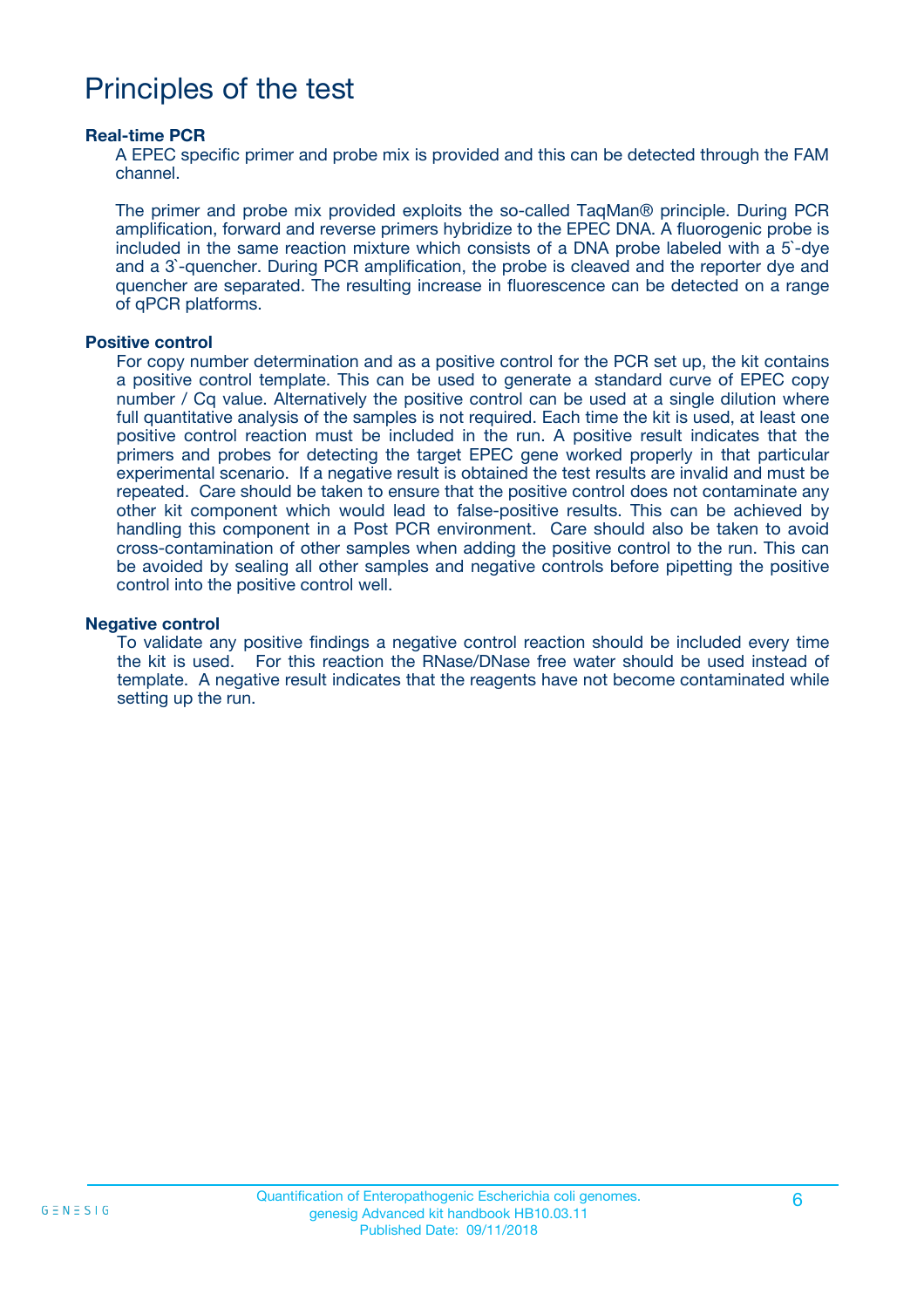#### **Internal DNA extraction control**

When performing DNA extraction, it is often advantageous to have an exogenous source of DNA template that is spiked into the lysis buffer. This control DNA is then co-purified with the sample DNA and can be detected as a positive control for the extraction process. Successful co-purification and qPCR for the control DNA also indicates that PCR inhibitors are not present at a high concentration.

A separate primer and probe mix are supplied with this kit to detect the exogenous DNA using qPCR. The primers are present at PCR limiting concentrations which allows multiplexing with the target sequence primers. Amplification of the control DNA does not interfere with detection of the EPEC target DNA even when present at low copy number. The Internal control is detected through the VIC channel and gives a Cq value of 28+/-3.

#### **Endogenous control**

To confirm extraction of a valid biological template, a primer and probe mix is included to detect an endogenous gene. Detection of the endogenous control is through the FAM channel and it is NOT therefore possible to perform a multiplex with the EPEC primers. A poor endogenous control signal may indicate that the sample did not contain sufficient biological material.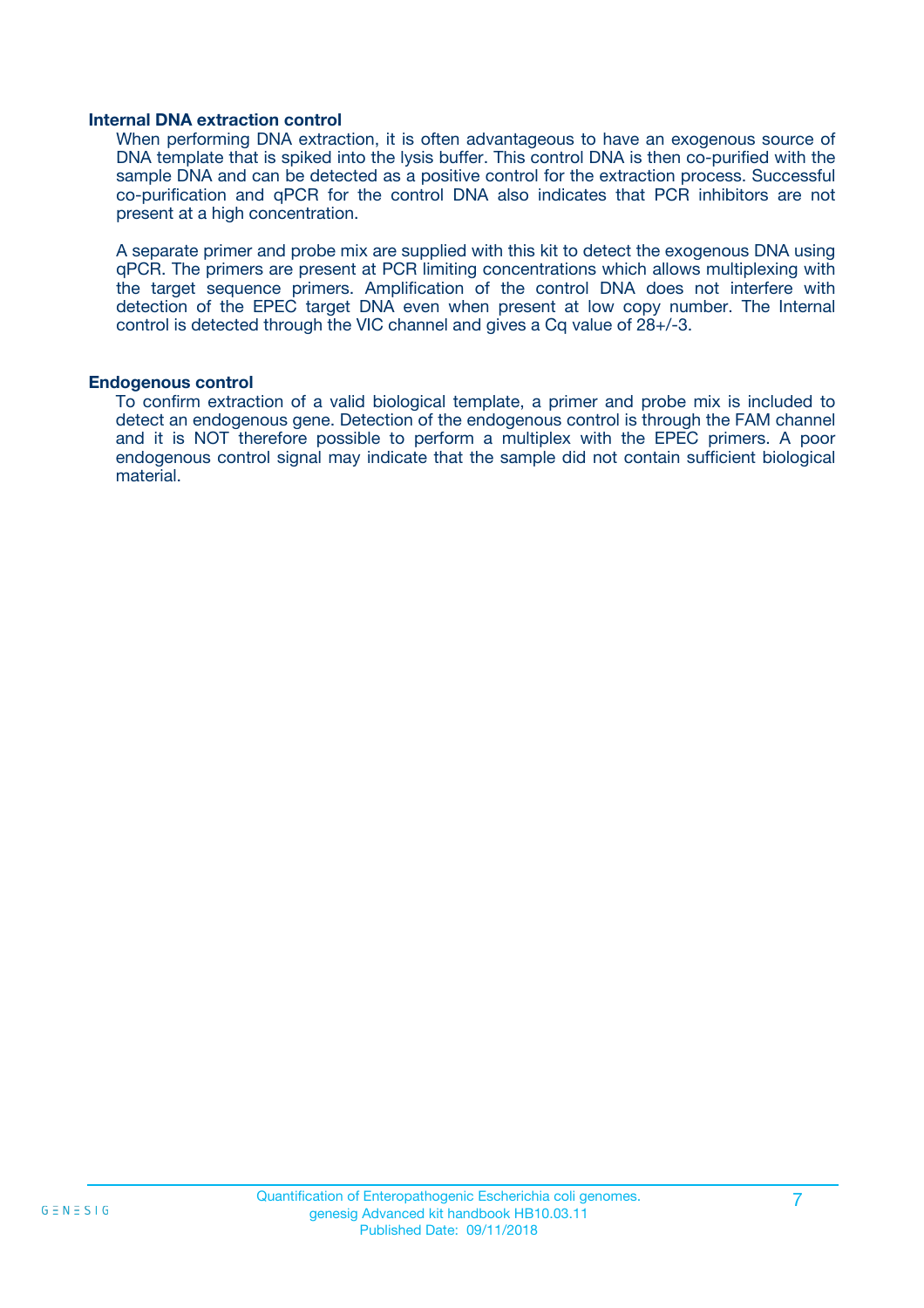### Resuspension protocol

To minimize the risk of contamination with foreign DNA, we recommend that all pipetting be performed in a PCR clean environment. Ideally this would be a designated PCR lab or PCR cabinet. Filter tips are recommended for all pipetting steps.

- **1. Pulse-spin each tube in a centrifuge before opening.** This will ensure lyophilised primer and probe mix is in the base of the tube and is not spilt upon opening the tube.
- **2. Resuspend the primer/probe mixes in the RNase/DNase free water supplied, according to the table below:**

To ensure complete resuspension, vortex each tube thoroughly.

| Component - resuspend in water                       |          |  |
|------------------------------------------------------|----------|--|
| <b>Pre-PCR pack</b>                                  |          |  |
| EPEC primer/probe mix (BROWN)                        | $165$ µ  |  |
| Internal extraction control primer/probe mix (BROWN) | $165$ µl |  |
| Endogenous control primer/probe mix (BROWN)          | 165 µl   |  |

**3. Resuspend the internal control template and positive control template in the template preparation buffer supplied, according to the table below:** To ensure complete resuspension, vortex each tube thoroughly.

| Component - resuspend in template preparation buffer |  |  |  |
|------------------------------------------------------|--|--|--|
| <b>Pre-PCR heat-sealed foil</b>                      |  |  |  |
| Internal extraction control DNA (BLUE)               |  |  |  |
| <b>Post-PCR heat-sealed foil</b>                     |  |  |  |
| EPEC Positive Control Template (RED) *               |  |  |  |

\* This component contains high copy number template and is a VERY significant contamination risk. It must be opened and handled in a separate laboratory environment, away from the other components.

### DNA extraction

The internal extraction control DNA can be added either to the DNA lysis/extraction buffer or to the DNA sample once it has been resuspended in lysis buffer.

**DO NOT add the internal extraction control DNA directly to the unprocessed biological sample as this will lead to degradation and a loss in signal.**

- **1. Add 4µl of the Internal extraction control DNA (BLUE) to each sample in DNA lysis/extraction buffer per sample.**
- **2. Complete DNA extraction according to the manufacturers protocols.**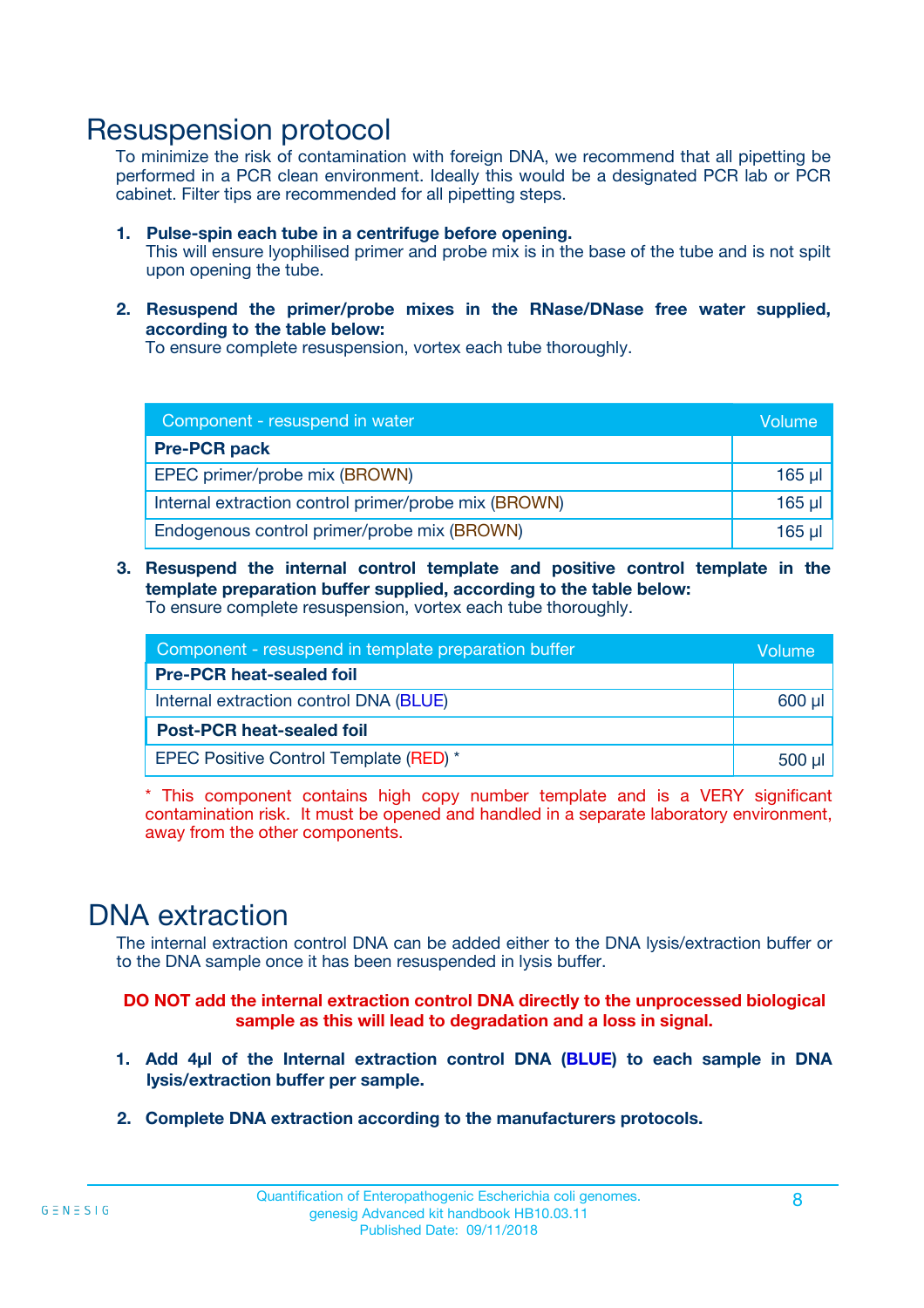# qPCR detection protocol

**1. For each DNA sample prepare a reaction mix according to the table below:** Include sufficient reactions for positive and negative controls.

| Component                                            | Volume   |
|------------------------------------------------------|----------|
| oasig or PrecisionPLUS 2X qPCR Master Mix            | $10 \mu$ |
| EPEC primer/probe mix (BROWN)                        | 1 µI     |
| Internal extraction control primer/probe mix (BROWN) | 1 µl     |
| <b>RNase/DNase free water (WHITE)</b>                | $3 \mu$  |
| <b>Final Volume</b>                                  | 15 µl    |

**2. For each DNA sample prepare an endogenous control reaction according to the table below (Optional):**

**This control reaction will provide useful information regarding the quality of the biological sample.**

| Component                                   | Volume   |
|---------------------------------------------|----------|
| oasig or PrecisionPLUS 2X qPCR Master Mix   | $10 \mu$ |
| Endogenous control primer/probe mix (BROWN) | 1 µI     |
| <b>RNase/DNase free water (WHITE)</b>       | $4 \mu$  |
| <b>Final Volume</b>                         | 15 µl    |

- **3. Pipette 15µl of each mix into individual wells according to your qPCR experimental plate set up.**
- **4. Prepare sample DNA templates for each of your samples.**
- **5. Pipette 5µl of DNA template into each well, according to your experimental plate set up.**

For negative control wells use 5µl of RNase/DNase free water. The final volume in each well is 20ul.

**6. If a standard curve is included for quantitative analysis, prepare a reaction mix according to the table below:**

| Component                                 | Volume          |
|-------------------------------------------|-----------------|
| oasig or PrecisionPLUS 2X qPCR Master Mix | 10 µl           |
| EPEC primer/probe mix (BROWN)             |                 |
| <b>RNase/DNase free water (WHITE)</b>     | $4 \mu$         |
| <b>Final Volume</b>                       | 15 <sub>µ</sub> |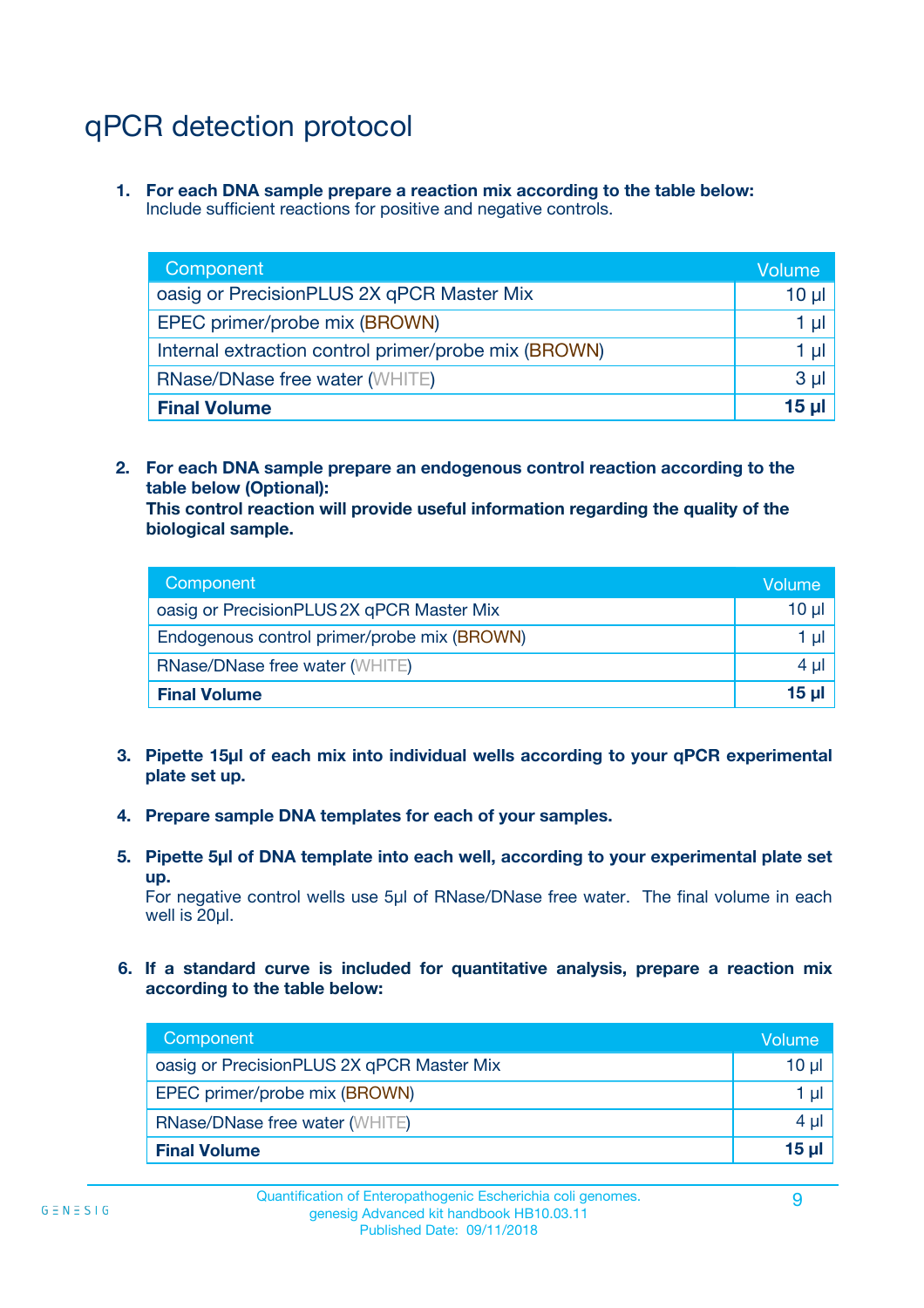#### **7. Preparation of standard curve dilution series.**

- 1) Pipette 90µl of template preparation buffer into 5 tubes and label 2-6
- 2) Pipette 10µl of Positive Control Template (RED) into tube 2
- 3) Vortex thoroughly
- 4) Change pipette tip and pipette 10µl from tube 2 into tube 3
- 5) Vortex thoroughly

Repeat steps 4 and 5 to complete the dilution series

| <b>Standard Curve</b>         | <b>Copy Number</b>     |
|-------------------------------|------------------------|
| Tube 1 Positive control (RED) | $2 \times 10^5$ per µl |
| Tube 2                        | $2 \times 10^4$ per µl |
| Tube 3                        | $2 \times 10^3$ per µl |
| Tube 4                        | $2 \times 10^2$ per µl |
| Tube 5                        | 20 per µl              |
| Tube 6                        | 2 per µl               |

**8. Pipette 5µl of standard template into each well for the standard curve according to your experimental plate set up.**

#### The final volume in each well is 20µl.

# qPCR amplification protocol

Amplification conditions using oasig or PrecisionPLUS 2X qPCR Master Mix.

|             | <b>Step</b>       | <b>Time</b>     | Temp    |
|-------------|-------------------|-----------------|---------|
|             | Enzyme activation | 2 min           | 95 °C   |
| Cycling x50 | Denaturation      | 10 <sub>s</sub> | 95 $°C$ |
|             | DATA COLLECTION * | 60 s            | 60 °C   |

\* Fluorogenic data should be collected during this step through the FAM and VIC channels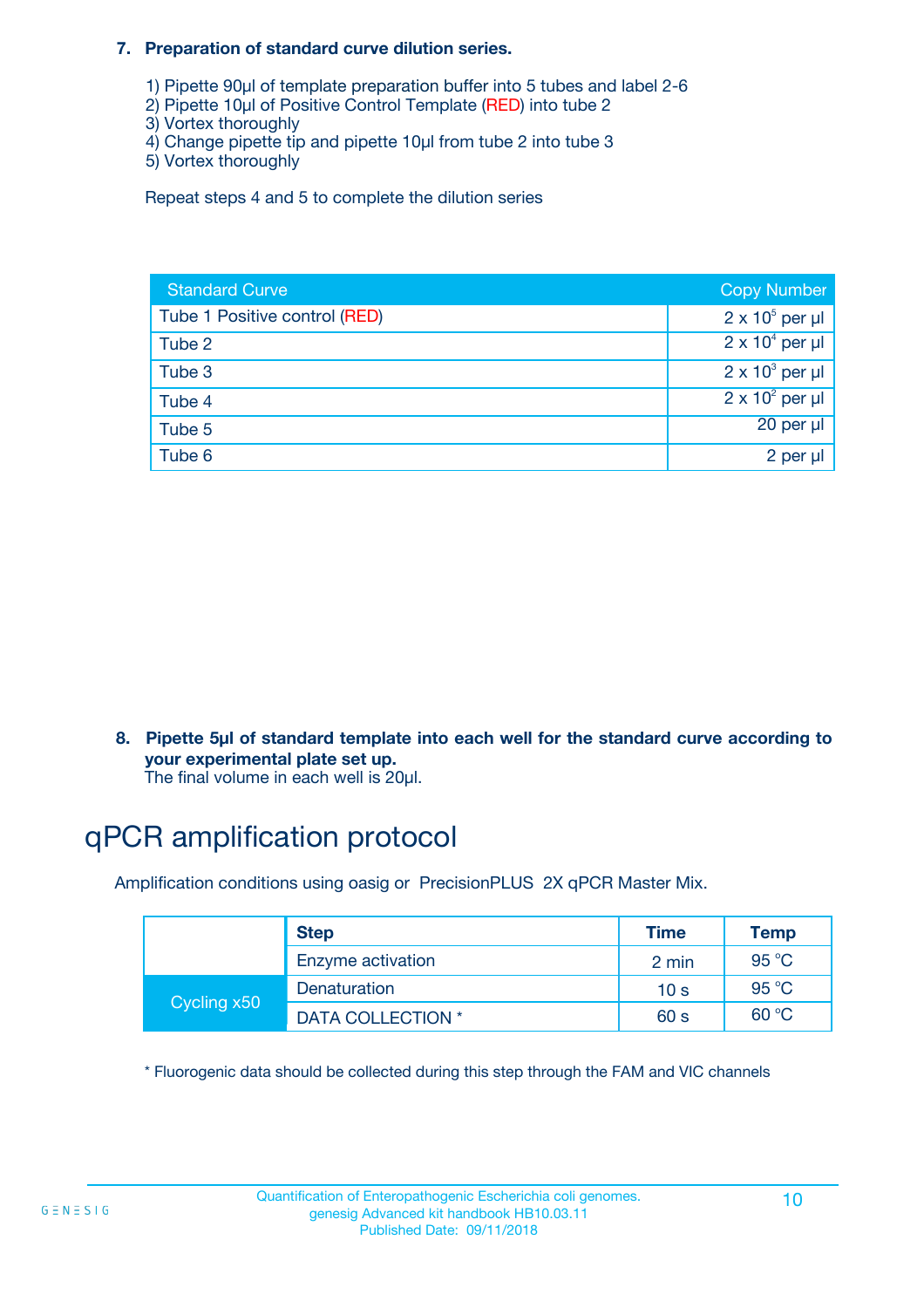# Interpretation of results

| <b>Target</b><br>(FAM) | <b>Internal</b><br>control<br>(NIC) | <b>Positive</b><br>control | <b>Negative</b><br>control | Interpretation                                                                                                  |
|------------------------|-------------------------------------|----------------------------|----------------------------|-----------------------------------------------------------------------------------------------------------------|
| $\leq 30$              | $+ 1 -$                             | ÷                          |                            | <b>POSITIVE QUANTITATIVE RESULT</b><br>calculate copy number                                                    |
| > 30                   | ٠                                   | ÷                          |                            | <b>POSITIVE QUANTITATIVE RESULT</b><br>calculate copy number                                                    |
| > 30                   |                                     | ÷                          |                            | <b>POSITIVE QUALITATIVE RESULT</b><br>do not report copy number as this<br>may be due to poor sample extraction |
|                        | ÷                                   | ÷                          |                            | <b>NEGATIVE RESULT</b>                                                                                          |
| $+ 1 -$                | $+ 1 -$                             | ÷                          | $\leq$ 35                  | <b>EXPERIMENT FAILED</b><br>due to test contamination                                                           |
| $+$ / -                | $+ 1 -$                             | ÷                          | > 35                       | $\star$                                                                                                         |
|                        |                                     | ÷                          |                            | <b>SAMPLE PREPARATION FAILED</b>                                                                                |
|                        |                                     |                            | $+$ /                      | <b>EXPERIMENT FAILED</b>                                                                                        |

Positive control template (**RED**) is expected to amplify between Cq 16 and 23. Failure to satisfy this quality control criterion is a strong indication that the experiment has been compromised.

\*Where the test sample is positive and the negative control is positive with a  $Ca > 35$ , the sample must be reinterpreted based on the relative signal strength of the two results:



If the sample amplifies  $> 5$  Cq earlier than the negative control then the sample should be reinterpreted (via the table above) with the negative control verified as negative.



If the sample amplifies  $< 5$  Cq earlier than the negative control then the positive sample result is invalidated and<br>the result should be determined  $the$  result should be inconclusive due to test contamination. The test for this sample should be repeated.